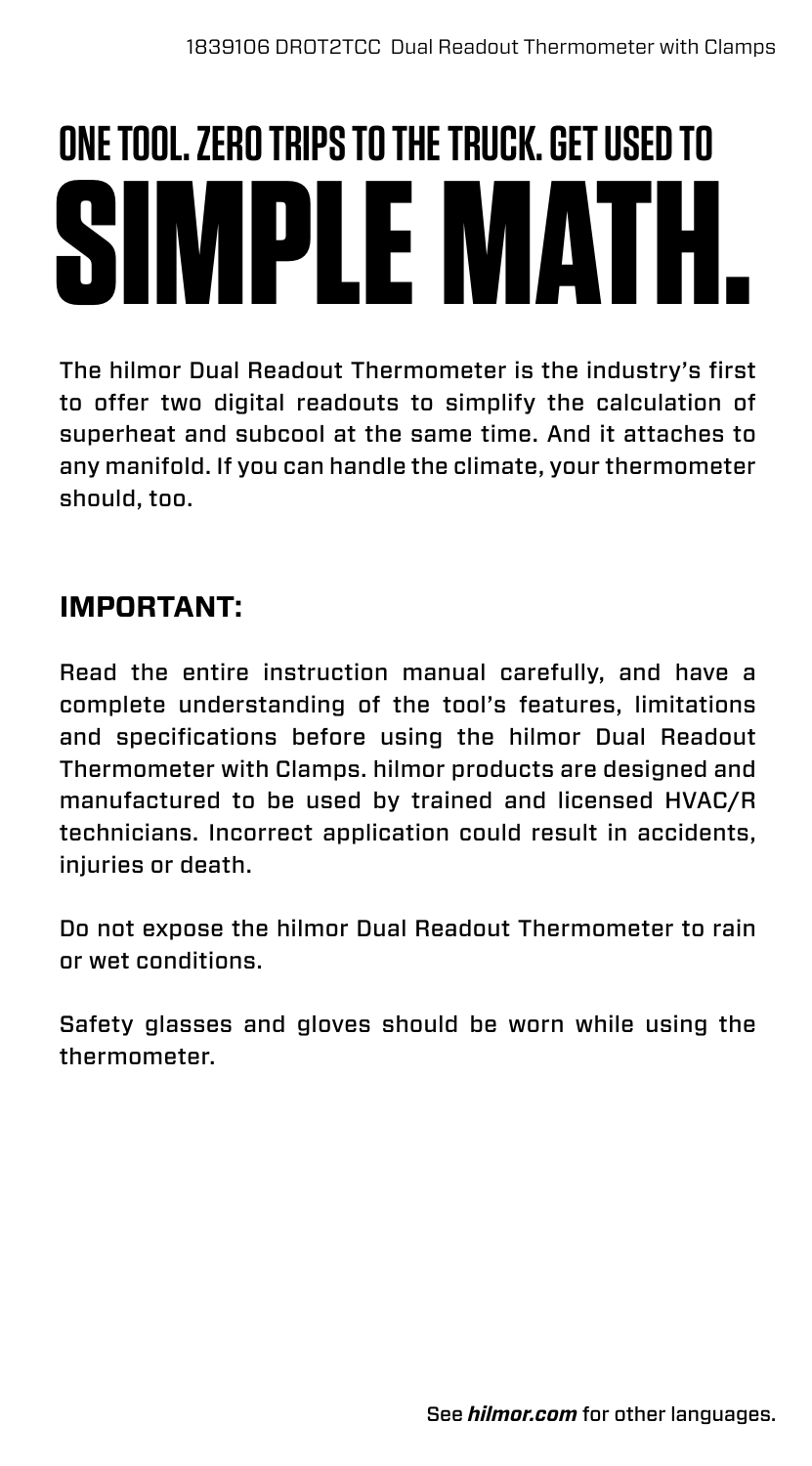#### **Temperature Reading Instructions:**

- 1. Press the power button to turn on.  $\Box$
- 2. Insert the hilmor K-style thermocouple probes (included) to measure T1 and T2 temperatures.

a. The smaller of the two blades is the positive end indicated by a plus icon (+). This end should be inserted into the top position on the Dual Readout Thermometer body indicated by a plus icon (+).

b. Subsequently, the larger of the two blades indicated by a negative icon (-), should be inserted into the bottom position on the Dual Readout Thermometer body.

- 3. Easily toggle between Fahrenheit and Celsius by pressing the **button.**
- 4. To turn off the unit, press and hold the power button  $\Box$  for two seconds.
- 5. For easy and protective storage, simply wrap the thermocouple wire around the handle and secure the plug into either side of the clamp.
- 6. Pretty cool stuff, huh?

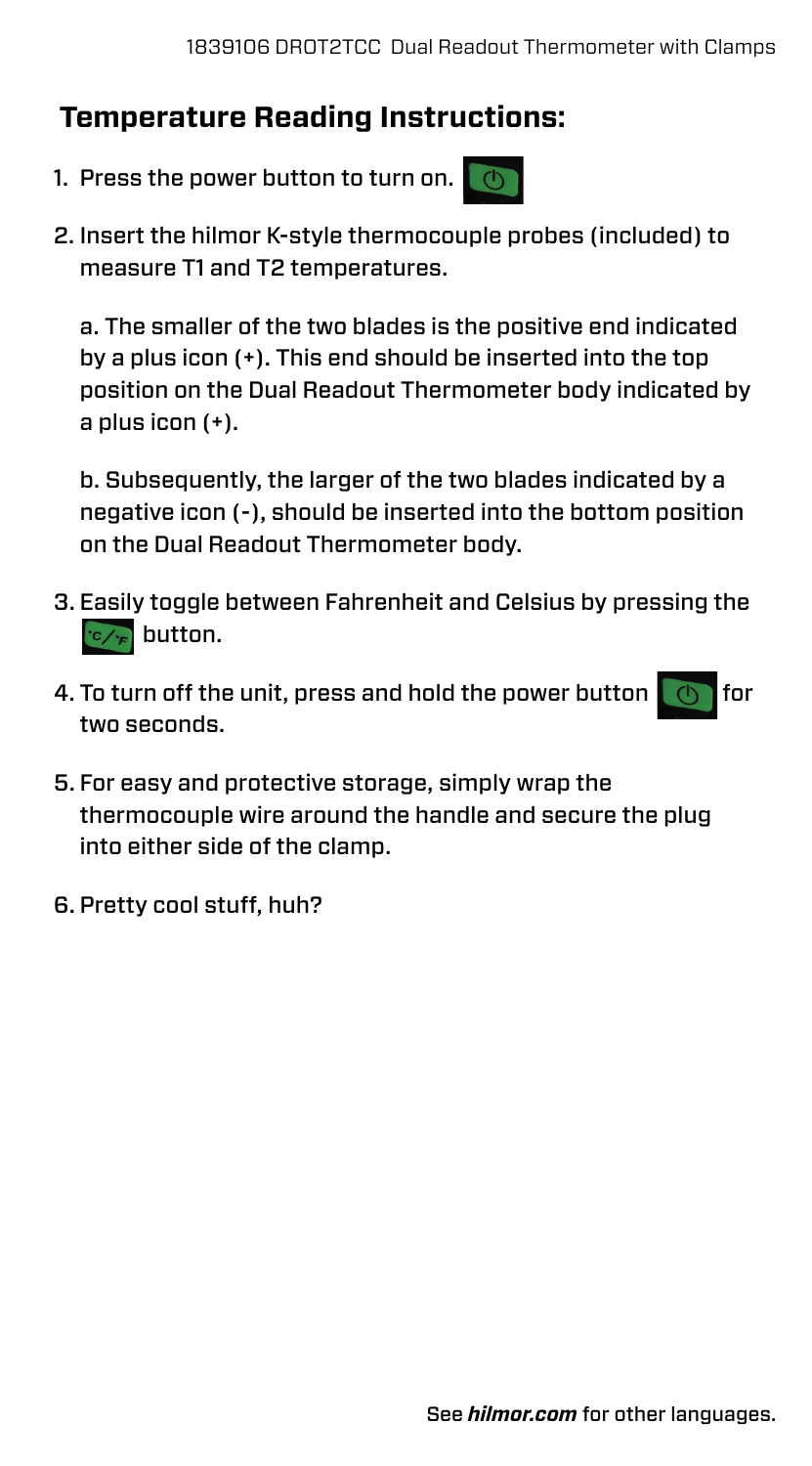# **Along the Way:**

- 1. To change the batteries, remove the back door with a screwdriver and insert one AA battery. hilmor recommends brand name high-performance alkaline batteries.
- 2. The temperature probes are factory calibrated and ready for immediate use with the hilmor Dual Readout Thermometer. If recalibration is needed, place probes in an ice water bath. Press and hold the "+" and "-" buttons simultaneously for five seconds to enter calibration mode. Once in calibration mode, push the corresponding "+" or "-" button to adjust to 32° F (0° C). To exit calibration mode, hit the power button.
- 3. Although the Dual Readout Thermometer is manufactured to be used with the hilmor thermocouple clamps, different thermocouples may be paired with the hilmor tool after proper field calibration (see item 2 above for instructions).

#### **Technical Specifications:**

| Display Size:                        | 1-3/8" diagonal                          |
|--------------------------------------|------------------------------------------|
| <i>Battery:</i>                      | $AA \times 1$                            |
| <i>Battery Life:</i>                 | 151 hours                                |
| Low Battery Indicator:               | Display symbol on bottom                 |
|                                      | of screen                                |
| Auto Shut-off:                       | After 20 minutes of inactivity           |
|                                      | (no buttons engaged)                     |
| Connection:                          | Type K                                   |
| Temperature Measurement:             | Range: -76.0° F to 999.9° F              |
| Resolution:                          | 0.1° F/C                                 |
| Accuracy:                            | ± 2.0° C                                 |
| <i><b>Operating Temperature:</b></i> | $-10^{\circ}$ C to $+50^{\circ}$ C (LCD) |
| Product Dimensions:                  | Length: 1-3/4", Width: 1-5/8",           |
|                                      | Height: 3 7/8", Weight: 0.7 lbs.         |